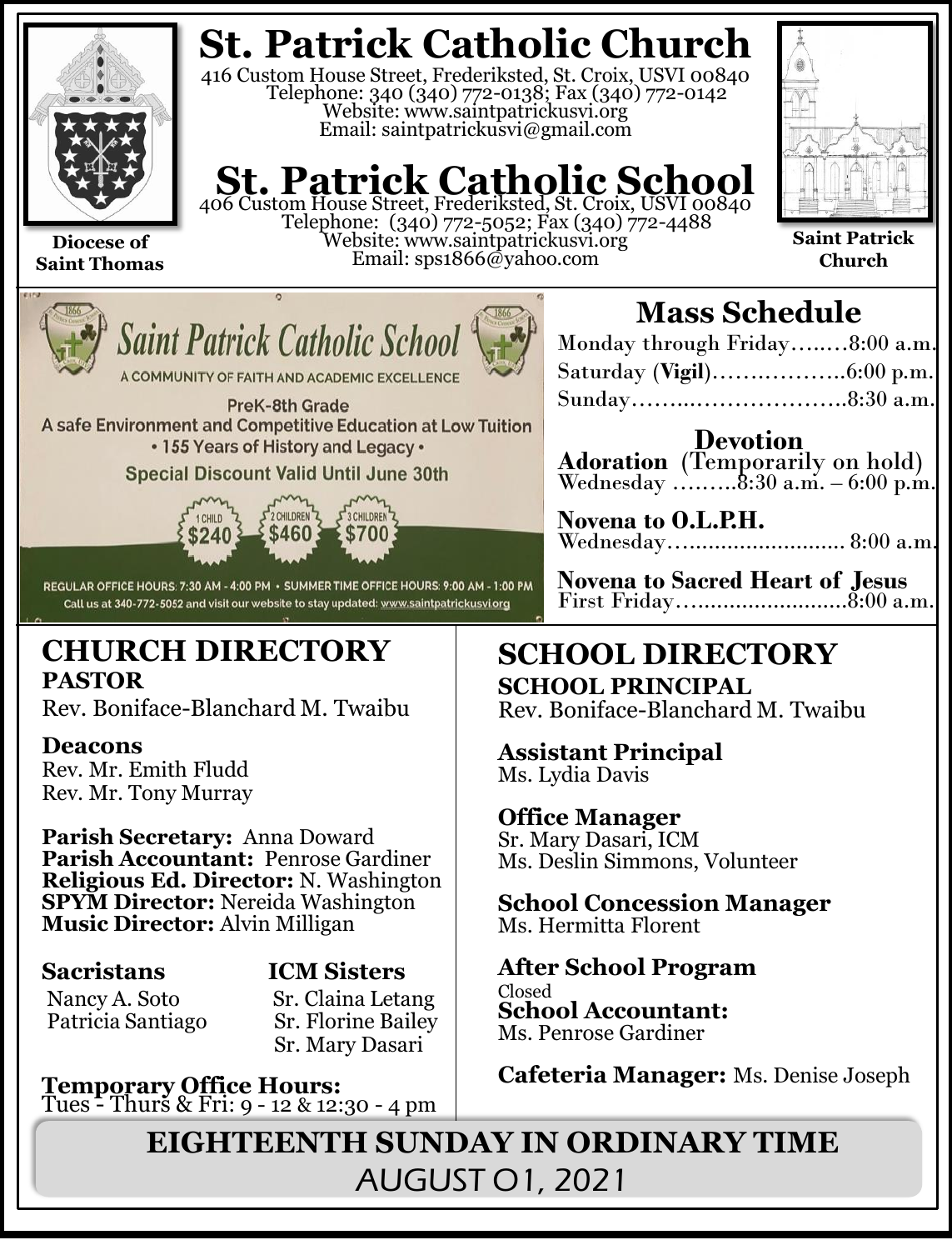## **EIGHTEENTH SUNDAY IN ORDINARY TIME AUGUST 01, 2021**

## **MASS INTENTIONS**

**SATURDAY, July 31, 6:00 PM.** + Angel Jr. & Iris Suarez, In loving Memory/Family,

**SUNDAY, August 01, 8:30 AM. -** Sacred Heart Society Members, Grace of Good Health

**MONDAY, August 02, 8:00 AM.** - Sr. Mary Dasari, ICM, Grace of Protection/Anna Doward

**TUESDAY**, **August 03, 8:00 AM.** + Rev. Carlyle Blake, Repose of Soul,/Duval Family

#### **WEDNESDAY, August 04,**

**8:00 AM.** - Rev. Fr. Boniface Blanchard, Grace of Good Health. and Protection/A. Doward

**THURSDAY, August 05, 8:00 AM.** - Rev. Fr. Nickson Predelus, God's Graces & Blessings/ Parishioners

**FRIDAY, August 06, 8:00 AM.** – Barbara Lancaster, Birthday Blessings/ Children &

Grandchildren **SATURDAY, August 07, 6:00 PM** + Leona M. Garvey, Repose of Soul/Meryl Maynard

## **SCRIPTURE READINGS OF THE WEEK**

| <b>SUNDAY:</b>                            | Ex 16:2-4.12-15                |
|-------------------------------------------|--------------------------------|
|                                           | Eph 4:17,20-24                 |
|                                           | $In 6:24-35$                   |
| <b>MONDAY:</b>                            | Nm 11:4-15                     |
| <b>Saint Eusebius of Vercelli, Bishop</b> | Mt 14:13-21                    |
| <b>Saint Peter Julian Eymard, Priest</b>  |                                |
| <b>TUESDAY:</b>                           | Nm 12:1-13                     |
|                                           | Mt 14:22-36 or mt 15:1-2,10-14 |
| <b>WEDNESDAY:</b>                         | Nm 13:1-2,25-14:1,26-29,34-35  |

| <b>Saint John Vianney, Priest</b>                          | Mt 15:21-28                   |
|------------------------------------------------------------|-------------------------------|
| THURSDAY                                                   | $Nm$ 20:1-13                  |
| <b>The Dedication of the Basilica</b><br>of St. Mary Major | Mt 16:13-23                   |
| <b>FRIDAY</b>                                              | Dn 7:9-10,13-14 ; 2Pt 1:16-19 |
| The Transfiguration of the Lord                            | Mk 9:2-10                     |
|                                                            |                               |

*SATURDAY:* Dt 6:4-13 *Saint Sixtus II, Pope , and companions* Mt 17: 14-20 *Martyrs, Saint Cajetan, Priest* 

## *PRAY FOR THE SICK & SHUT-INS*

#### *Please pray that they may find comfort and healing in Christ.*

Steve Alexander, Olivia Anger, Nicholas Andrew, Marilyn Bailey, Eric Belcher, George Bondieumaitre, Debra Bruce, Virginia Burke, Fred Calvillo, William Carino, Ninon Gussman Carr, Norma Carillo, Paulette Christopher, Victorino Cruz, Matthew Donelley, Anna D'Souza, Norma Dyer, Harold Fisher, Sr.,, Kimberly Fludd, Johnetta Goodloe, Sarah Gordon, Dr. Amy Hardin, Enis Hilaire, Urla Isaac, Lidia Jiminez, , Eleanor Johnson, Alma John, Ann Joseph, Electra Joseph, Rose Joseph, Edwin Josiah, Jeannie Krigger, T'Agho Lopez, Chamarla Louis, Felina Artigo, Gwendolyn Lucas, Kathleen Smith-Maccow, Marla Matthew, Carlos Matus, Luz Melendez, Beverly Nesbitt, Bevon Nicholas, Marilyn Nicks, Ann Parris, Fr. Simon Peter, Geralda Pickering, Michelle Gibbs Riviere, Carmen Russell, Henrietta Sandy, Jose Manuel Santana, Martha Lena St. Juste, Eric Thomas, Juan Valentin, , Vincent Urgent, Inez Walker, Deacon Oliver Washington, Ann Weikel, Inez Williams, Simeon Williams, Curtis Williams, Joseph Wilson, Ingerborg McIntosh, William Lang, Anita Pulpul & Kemit Lewis, Noel Lercana & Bertille Samuel, Lewis Eugene, & Vilma C. Johnson, Fanny Andrews Clarke. Kesha Tatum.

*(Please call the Church Office to add or remove names to/from this list Church)*

## **MASS ATTENDANCE – JULY 24 & 25, 2021**

**Saturday** 6:00pm Holy Mass 38 **Sunday** 8:30am Holy Mass 80. Total 118

## **Preserve the Past Campaign in Progress**

Our Church restoration project is in progress and your contribution is still welcome. Please call the church office or contact a minister of hospitality for the contribution envelope.

#### **SECOND COLLECTION FOR T MONTH OF AUGUST 2021**

School Support……….……… August 01 Maintenance Fund….………August 07-08 Capital Improvements……….August 14-15 Property Insurance………… August 21-22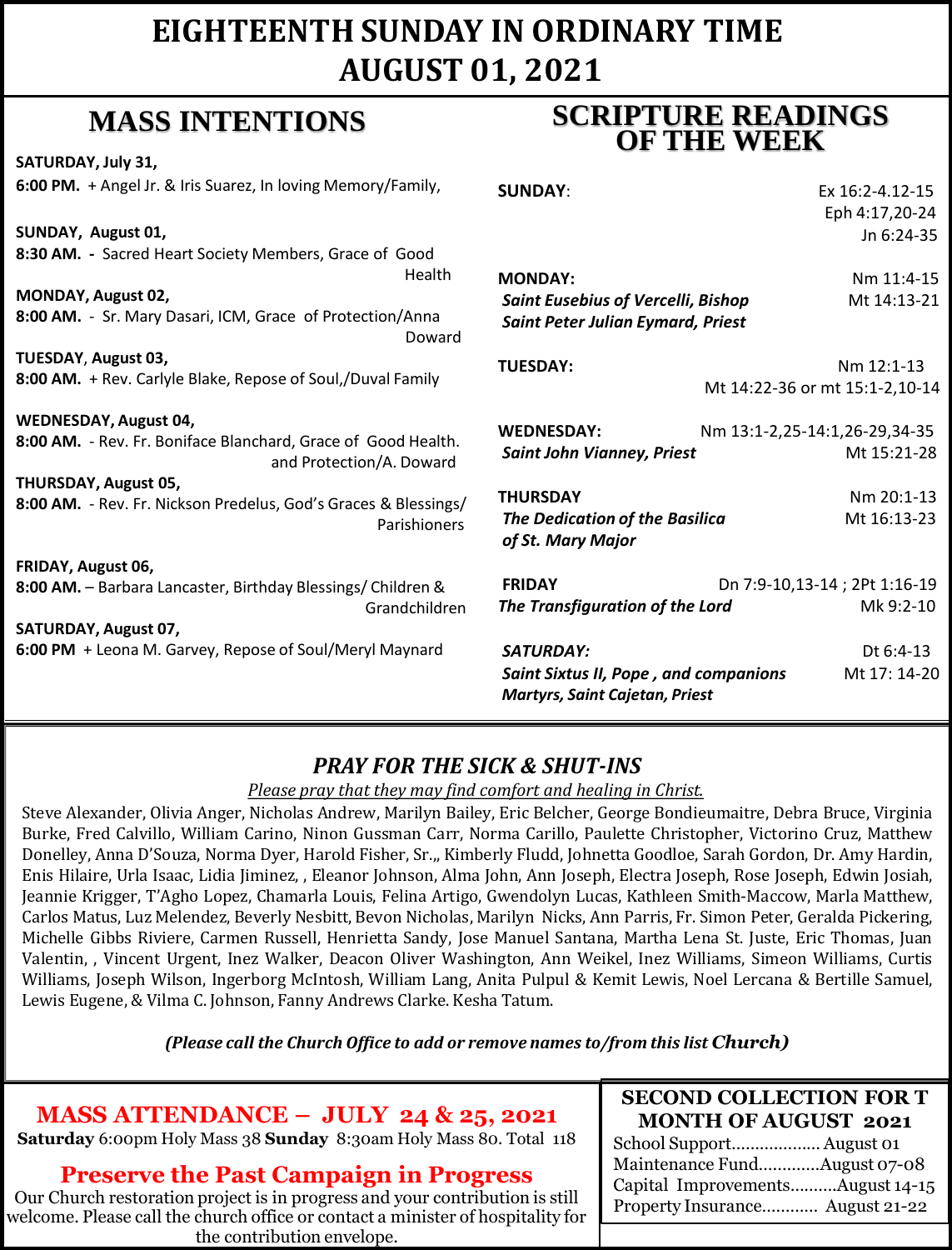# Announcements



#### **Seven Days Sanctuary Lamp Devotion**

The Sanctuary Lamp which burns in the Sanctuary of our church, the reminder of the Lord's Presence in the Most Holy Eucharist, will burn from August 1st to August 7th For Anna Doward & family in Thanksgiving to God for His Blessings & Protection, requested by Anna Doward

#### **Priests Transfers and Appointments:**

- Our pastor, Rev. Fr. Boniface-Blanchard Twaibu, appointed Parish Priest of Holy Family Parish, St. Thomas.
- Rev. Fr. Kerly Francois, appointed Parochial Vicar of Holy Family Parish, St. Thomas.
- Rev. Fr. Francis Aning Amoah, appointed Parish Priest of Saint Patrick Catholic Church, Frederiksted, St. Croix.
- Rev. Fr. Touchard Gould Tignoua, Appointed Parochial Vicar of St. Patrick Catholic Church, Frederiksted, St. Croix, as well as Fr. Touchard, appointed in-charge of Saint Patrick Catholic School.

#### **These transfers and appointments are effective as of August 1, 2021.**

#### **The handing over program is scheduled asfollows:**

August 09, 2021; For the Parishes of St. Thomas.

August 10, 2021: For the Parishes of St. Croix.

May the Almighty God Bless and guide them in their new assignments. Amen

#### **Acknowledgement**

We sincerely express our deep gratitude to you, Fr. Nickson, for graciously accepting to cover for Fr. Boniface in his absence. You have enriched us with your deep reflections as our spiritual food. We wish and pray that God continue to bless you in your ministry. Please accept our heartfelt thanks. We wish you a safe journey.

#### **2021 Christmas Raffle Books**

The Raffle books are still available at the both School and Church Offices. Also available at the rear of the Church every weekend after Holy Masses. This is the only major fundraiser for our parochial school. We rely on your support for its success. We thank you in advance.

## **Sacrament of Baptism** Parish Information

Fourth Sunday of each month. Please register your children at the Church Office. Present a copy of the child(ren) birth certificate(s). Classes for parents & godparents are on the 1st, 2<sup>nd</sup> and 3<sup>rd</sup> Tuesday from 6:00 p.m. until 7:00 p.m. each month.

#### **Sacrament of Marriage**

Please make arrangements with parish priest 6 months before your wedding.

#### **Confraternity of Christian Doctrine (CCD) Classes**

Classes are held every Sunday during the school year and begin with attendance and instruction in the classroom at 8:30 a.m. followed by Mass at 10:00 a.m.

#### **Rite of Christian Initiation of Adults (RCIA) Classes**

RCIA is the journey of faith by which interested persons become members of the Roman Catholic Church. The program instructs adults to enter into full communion with the Catholic Church through Baptism and/or Confirmation and Holy Communion. To register, please call the church office at (340) 772-0138.

#### **Sacrament of Penance**

Confession is the sacrament that allows us to admit our faults and develop humility, but the most profound part is we get to experience Christ's gift of mercy.

Weekdays……………….…………….... 15 min. before Holy Mass Weekends………………………………. 30 min. before Holy Mass

#### **Funerals**

All funeral services begin at 10:30 a.m. Viewings at 9:30 am. No funerals are held on weekends. Arrangements must be made with the Church before funeral arrangements with the funeral home.

#### **Sacrament of the Anointing of the Sick**

Please call the rectory at (340) 772-0138 whenever a family member or friend is seriously ill or hospitalized.

#### **Parish Registration**

Parishioners who are 18 years and older are invited to register at the Church Office as well as become active and contributing members. We would like to maintain an upto-date listing of all St. Patrick parishioners. Registration also helps in providing quick services for the request and proof of miscellaneous church letters for individuals, Baptism, Confirmation, etc.

**Bulletin announcements must be submitted to the Church Office by Wednesday at noon**